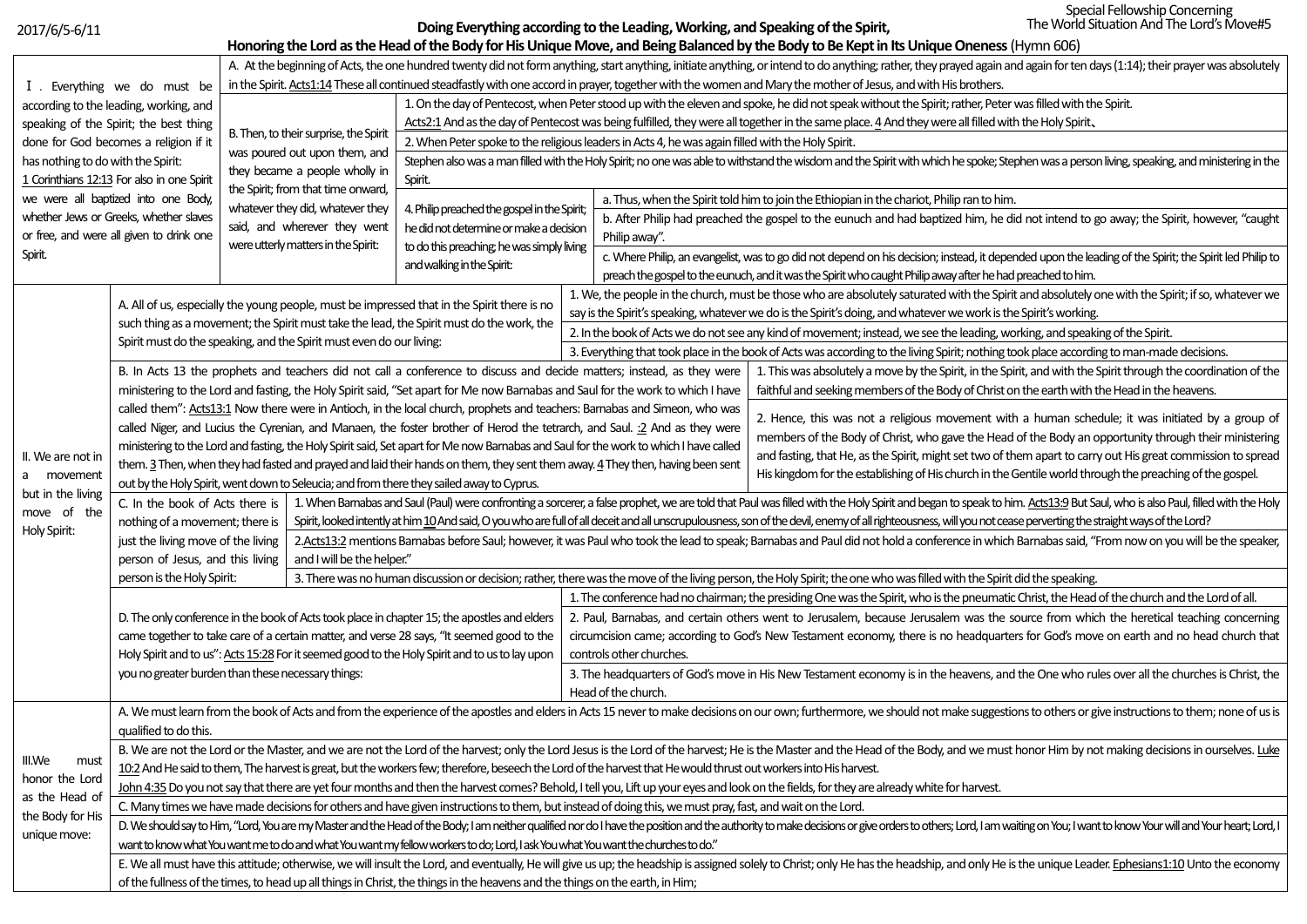|                                                                                                                                                                                                                     | Colossians 2:10 And you have been made full in Him, who is the Head of all rule and authority.                                                                                                                                          |                                                                                                                                                                                                                                         |                                                                                                                                                                                                                                                 |                                                                                                                                                                                                                                |  |  |  |  |  |
|---------------------------------------------------------------------------------------------------------------------------------------------------------------------------------------------------------------------|-----------------------------------------------------------------------------------------------------------------------------------------------------------------------------------------------------------------------------------------|-----------------------------------------------------------------------------------------------------------------------------------------------------------------------------------------------------------------------------------------|-------------------------------------------------------------------------------------------------------------------------------------------------------------------------------------------------------------------------------------------------|--------------------------------------------------------------------------------------------------------------------------------------------------------------------------------------------------------------------------------|--|--|--|--|--|
|                                                                                                                                                                                                                     | F. Traditional Christianity has lost the Lord's presence because many of those in Christianity have made themselves the Lord of the harvest, the masters of the work; we must not repeat this tragedy.                                  |                                                                                                                                                                                                                                         |                                                                                                                                                                                                                                                 |                                                                                                                                                                                                                                |  |  |  |  |  |
|                                                                                                                                                                                                                     |                                                                                                                                                                                                                                         | 1. Any decisions that we make by ourselves for others are an insult to the Spirit; if we have done this, we must repent and, if necessary, ask the others to forgive us because we gave them instructions about what they<br>should do. |                                                                                                                                                                                                                                                 |                                                                                                                                                                                                                                |  |  |  |  |  |
|                                                                                                                                                                                                                     |                                                                                                                                                                                                                                         | 2. None of us should ever tell others where they should go; what an insult this is to the Lord!                                                                                                                                         |                                                                                                                                                                                                                                                 |                                                                                                                                                                                                                                |  |  |  |  |  |
|                                                                                                                                                                                                                     | G. Although the                                                                                                                                                                                                                         | 3. If we were to do this, there would be no need for the others to pray, instead, they would simply act on our word; to do this is to usurp the position of the Lord and to make ourselves the Lord; this is the greatest insu          |                                                                                                                                                                                                                                                 |                                                                                                                                                                                                                                |  |  |  |  |  |
|                                                                                                                                                                                                                     |                                                                                                                                                                                                                                         | 4. We need to help the others to contact the Lord; young brothers and sisters, you need to pray; a person can be moved to join a movement and not have any personal contact with the Lord.                                              |                                                                                                                                                                                                                                                 |                                                                                                                                                                                                                                |  |  |  |  |  |
|                                                                                                                                                                                                                     | Lord<br>has                                                                                                                                                                                                                             | 5. We may be burdened and led of the Lord to work on the campuses, but the young people must bring this matter to the Lord, pray, and offer themselves to                                                                               |                                                                                                                                                                                                                                                 |                                                                                                                                                                                                                                |  |  |  |  |  |
|                                                                                                                                                                                                                     | burdened us to                                                                                                                                                                                                                          |                                                                                                                                                                                                                                         |                                                                                                                                                                                                                                                 | the Lord once again, saying, "Lord, I want to go on with You; Lord, where do You want me to go?"                                                                                                                               |  |  |  |  |  |
|                                                                                                                                                                                                                     | go out to preach                                                                                                                                                                                                                        | 6. Everyone must pray until he is clear about the Lord's leading; everyone must be brought into the presence of the Lord to contact Him.                                                                                                |                                                                                                                                                                                                                                                 |                                                                                                                                                                                                                                |  |  |  |  |  |
|                                                                                                                                                                                                                     | the gospel of<br>the kingdom to                                                                                                                                                                                                         | 7. The Lord may be moving to the campuses, and He may lead many to go, but perhaps in His sovereignty He will not allow you to go; this will be a proof that what is taking place among us is not a movement but                        |                                                                                                                                                                                                                                                 |                                                                                                                                                                                                                                |  |  |  |  |  |
|                                                                                                                                                                                                                     | whole<br>the                                                                                                                                                                                                                            | absolutely a matter of the Lord's leading.                                                                                                                                                                                              |                                                                                                                                                                                                                                                 |                                                                                                                                                                                                                                |  |  |  |  |  |
|                                                                                                                                                                                                                     | inhabited earth,                                                                                                                                                                                                                        | 8. We all must go into the presence of the Lord and pray for some time; we are not in any kind of movement; everything must be brought into the presence of the Lord.                                                                   |                                                                                                                                                                                                                                                 |                                                                                                                                                                                                                                |  |  |  |  |  |
|                                                                                                                                                                                                                     | we must not                                                                                                                                                                                                                             | 9. We all must learn this lesson that no one can go to the Lord for someone else; this is the clergy-laity hierarchy; even the newest one among us must still go to the Lord himself.                                                   |                                                                                                                                                                                                                                                 |                                                                                                                                                                                                                                |  |  |  |  |  |
|                                                                                                                                                                                                                     | turn this into a<br>movement:                                                                                                                                                                                                           | 10. Eventually, we all should be able to say, "I am going to this place because I have inquired of the Lord, and He has led me to go there"; but we must never go somewhere because a certain brother has encouraged us<br>to do so.    |                                                                                                                                                                                                                                                 |                                                                                                                                                                                                                                |  |  |  |  |  |
|                                                                                                                                                                                                                     | Matthew 24:14                                                                                                                                                                                                                           |                                                                                                                                                                                                                                         | leading of the Lord, we never regret it.                                                                                                                                                                                                        | 11. Never tell anyone where he should go; instead, we must have the assurance that the Lord is leading; otherwise, we will be in a movement, and there will be no spiritual value in what we do; whenever we act on the        |  |  |  |  |  |
|                                                                                                                                                                                                                     | And this gospel                                                                                                                                                                                                                         |                                                                                                                                                                                                                                         |                                                                                                                                                                                                                                                 | a. Acts 16:6 says that Paul and those with him were "forbidden by the Holy Spirit to speak the word in Asia"; when they were trying to go into Bithynia, "the Spirit of Jesus did not allow them".                             |  |  |  |  |  |
|                                                                                                                                                                                                                     | of the kingdom                                                                                                                                                                                                                          |                                                                                                                                                                                                                                         |                                                                                                                                                                                                                                                 | b. Eventually, a vision appeared to Paul during the night, and a certain man, a Macedonian, was standing and entreating him, saying, "Come over into Macedonia and help us".                                                   |  |  |  |  |  |
|                                                                                                                                                                                                                     | will be preached<br>in the whole                                                                                                                                                                                                        |                                                                                                                                                                                                                                         |                                                                                                                                                                                                                                                 | Acts 16:9 And a vision appeared to Paul during the night: A certain man, a Macedonian, was standing and entreating him and saying, Come over into Macedonia and help us.                                                       |  |  |  |  |  |
|                                                                                                                                                                                                                     | inhabited earth                                                                                                                                                                                                                         |                                                                                                                                                                                                                                         |                                                                                                                                                                                                                                                 | c. By this we see that the apostles walked and worked not according to their own decisions but only according to the Lord's leading; if we work according to our own decision, we exalt ourselves to be                        |  |  |  |  |  |
|                                                                                                                                                                                                                     | for a testimony                                                                                                                                                                                                                         | 12. God's New                                                                                                                                                                                                                           | the Lord.                                                                                                                                                                                                                                       |                                                                                                                                                                                                                                |  |  |  |  |  |
|                                                                                                                                                                                                                     | all<br>the<br>to                                                                                                                                                                                                                        | Testament<br>economy is a<br>matter of the<br>Spirit:                                                                                                                                                                                   | "Lord, where should I go?"                                                                                                                                                                                                                      | d. Everyone in the Lord's recovery must go directly to the Lord and pray; do not ask someone else what you must do; none of us is the Lord; only Jesus Christ is the Lord, and we all must inquire of Him:                     |  |  |  |  |  |
|                                                                                                                                                                                                                     | and<br>nations,<br>then the end                                                                                                                                                                                                         |                                                                                                                                                                                                                                         | e. Do not say as a mere slogan, "I am following the flow"; the real flow is the Lord Himself; how wrong it is to stir up a movement—that is an insult to the Lord!                                                                              |                                                                                                                                                                                                                                |  |  |  |  |  |
|                                                                                                                                                                                                                     | will come.                                                                                                                                                                                                                              |                                                                                                                                                                                                                                         | f. Concerning any move we make in the Lord's recovery, we must go directly to the Lord Himself and pray; we must have the assurance that the Lord is sending us; none of us should give instructions to<br>others or make decisions for others. |                                                                                                                                                                                                                                |  |  |  |  |  |
|                                                                                                                                                                                                                     |                                                                                                                                                                                                                                         |                                                                                                                                                                                                                                         | Your leading."                                                                                                                                                                                                                                  | g. Now is the time for us to have a genuine turn before the Lord; we must say, "Lord, we don't want to offend You or insult You; we want to honor You as our Head and as our Lord by waiting on You for                        |  |  |  |  |  |
|                                                                                                                                                                                                                     |                                                                                                                                                                                                                                         |                                                                                                                                                                                                                                         |                                                                                                                                                                                                                                                 | h. This is the Lord's recovery, not a repetition of the pitiful history of Christianity, do not take orders from anyone, and do not give orders to anyone; go to the Lord and pray, this is the proper way.                    |  |  |  |  |  |
|                                                                                                                                                                                                                     | A. Suppose the leading ones, after much prayer, are truly burdened about a certain matter; what they should do then is, through fellowship, pass on their burden to the saints and ask the saints to pray.                              |                                                                                                                                                                                                                                         |                                                                                                                                                                                                                                                 |                                                                                                                                                                                                                                |  |  |  |  |  |
|                                                                                                                                                                                                                     |                                                                                                                                                                                                                                         |                                                                                                                                                                                                                                         |                                                                                                                                                                                                                                                 | B. Eventually, the saints will receive a personal leading from the Lord, and they may move accordingly; in this way no one will be individualistic or rebellious.                                                              |  |  |  |  |  |
|                                                                                                                                                                                                                     | C. The Spirit and the Body keep us in balance; we need to check whether or not the leading we have from the Lord corresponds to the feeling of the Body.                                                                                |                                                                                                                                                                                                                                         |                                                                                                                                                                                                                                                 |                                                                                                                                                                                                                                |  |  |  |  |  |
| IV.For the Lord's                                                                                                                                                                                                   |                                                                                                                                                                                                                                         |                                                                                                                                                                                                                                         |                                                                                                                                                                                                                                                 | D. The leading ones may say, "Saints, we feel burdened of the Lord to share with you that some of you may need to move to a certain city; we ask you to please pray thoroughly about this matter."                             |  |  |  |  |  |
| move we also                                                                                                                                                                                                        | E. Eventually, some may be burdened by the Lord and led by Him to go to a certain place, and others may be burdened to go to a different place.                                                                                         |                                                                                                                                                                                                                                         |                                                                                                                                                                                                                                                 |                                                                                                                                                                                                                                |  |  |  |  |  |
| need<br>to<br>be                                                                                                                                                                                                    |                                                                                                                                                                                                                                         | F. Fellowship follows prayer; after we have had prayer and fellowship, then we will be clear regarding the Lord's leading.                                                                                                              |                                                                                                                                                                                                                                                 |                                                                                                                                                                                                                                |  |  |  |  |  |
| balanced by the                                                                                                                                                                                                     |                                                                                                                                                                                                                                         |                                                                                                                                                                                                                                         |                                                                                                                                                                                                                                                 | G. If we do not pray and have fellowship with others, we insult the Lord and usurp His position; furthermore, if we move to a place without prayer and fellowship, we will be shaken when the tests, afflictions, and persecut |  |  |  |  |  |
| Body:                                                                                                                                                                                                               |                                                                                                                                                                                                                                         |                                                                                                                                                                                                                                         |                                                                                                                                                                                                                                                 | H. If we pray and fellowship, we honor the Lord as the Head of the Body, and we will also have the assurance that it is the Lord who is leading us; then after we move to a certain place, we will have the assurance that the |  |  |  |  |  |
|                                                                                                                                                                                                                     | our move no matter what the outward situation may be.<br>Colossians 2:19 And not holding the Head, out from whom all the Body, being richly supplied and knit together by means of the joints and sinews, grows with the growth of God. |                                                                                                                                                                                                                                         |                                                                                                                                                                                                                                                 |                                                                                                                                                                                                                                |  |  |  |  |  |
|                                                                                                                                                                                                                     |                                                                                                                                                                                                                                         |                                                                                                                                                                                                                                         |                                                                                                                                                                                                                                                 |                                                                                                                                                                                                                                |  |  |  |  |  |
| I. We will be so assured that our being there is the Lord's will and leading that we will be ready to die there; we will not only have the assurance but also be strengthened and endued with the Lord's authority. |                                                                                                                                                                                                                                         |                                                                                                                                                                                                                                         |                                                                                                                                                                                                                                                 |                                                                                                                                                                                                                                |  |  |  |  |  |
|                                                                                                                                                                                                                     | A. We must ask, "Is this the Spirit?" and "Is this for the Body, or does this cause division?"<br>V. In the churches and with the saints we must care for two elements—the Spirit and                                                   |                                                                                                                                                                                                                                         |                                                                                                                                                                                                                                                 |                                                                                                                                                                                                                                |  |  |  |  |  |
|                                                                                                                                                                                                                     | B. We must be certain that what we are doing is in the Spirit and that it takes care of the unique oneness of the Body of Christ.<br>the Body: Ephesians 4:3 Being diligent to keep the oneness of the Spirit in the uniting            |                                                                                                                                                                                                                                         |                                                                                                                                                                                                                                                 |                                                                                                                                                                                                                                |  |  |  |  |  |
|                                                                                                                                                                                                                     | bond of peace: 4 One Body and one Spirit,<br>C. To be in the Spirit and in the unique oneness of the Body is to be kept in the Lord's recovery.                                                                                         |                                                                                                                                                                                                                                         |                                                                                                                                                                                                                                                 |                                                                                                                                                                                                                                |  |  |  |  |  |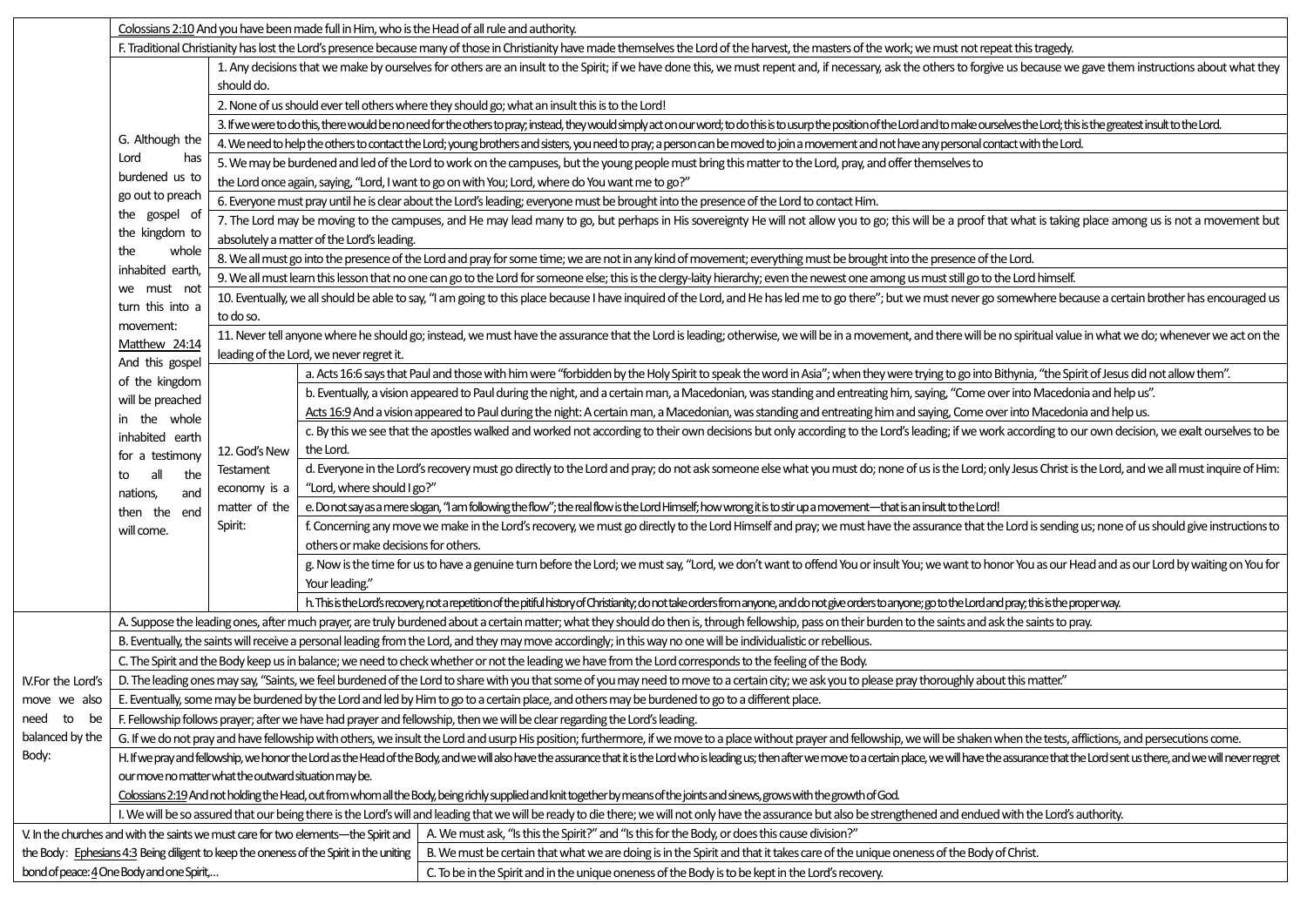# **Experience: ①Do everything according to the guidance, the work and the speaking of the Spirit**

Religion is something related to God and to the service and worship of God yet having nothing to do with God the Spirit. Although a certain thing related to God may be very good, it is religion as long as it is not related to the Spirit. Take the example ofvprayer. If you pray to the Lord without praying in the Spirit, your prayer...is something of religion....To be religious is to do something for God apart from the Spirit. The best thing done for God becomes a religion if it has nothing to do with the Spirit.

Let us consider a number of verses in the book of Acts pertaining to the Spirit. At the beginning of Acts, the one hundred twenty did not form anything, start anything, initiate anything, or intend to do anything. Rather, they prayed again and again for ten days (1:14). Their prayer was absolutely in the Spirit. Then, to their surprise, the Spirit was poured out upon them, and they became a people wholly in the Spirit. From that time onward, whatever they did, whatever they said, and wherever they went was utterly a matter in the Spirit. On the day of Pentecost, when Peter stood up with the eleven and spoke, he did not speak without the Spirit. Rather, Peter was filled with the Spirit.

## **Junior high/Senior high students' model:**

Christian life and church life are all together a spiritual story. You have to utilize your spirit in order to touch the Spirit. The Spirit is neither by your body nor by your soul, but it enters into your spirit and blend with your spirit. Therefore, you definitely need to learn to train your spirit.

1 Timothy4:7 But the profane and old-womanish myths refuse, and exercise yourself unto godliness. 8 For bodily exercise is profitable for a little, but godliness is profitable for all things, having promise of the present life and of that which is to come.

To train the body is to the benefit of your body's physical health. But to train your spirit, it is beneficial to the tripartite man physically, psychologically and spiritually. As well as the benefits not only to the promises of the present life and the matters with brief moments but also for matters to come and the matters into the eternity. The reason is that the pious training -the training of your spirt, will enable you to touch and enjoy the Spirit, a life-giving and all-inclusive Spirit.

That spirit supplies wisdom and knowledge to you in studying, and also can be excellent in supplying as lubricant in human relations that are not going well. Utilizing your spirit and touching the Spirit is the reality of having God together with your student life.

### 2 Timothy 4:22The Lord be with your spirit. Grace be with you.

Train your spirit by carrying out the following every day, especially in the morning.

- A. Simply call on the name of the Lord.
- B. Utilize the spirit, pray-read the Word to enjoy the Lord. Use the Word to pray.
- C. Utilize your spirit in everything and pray with faith.

D. There is unbelief in the soul, but there is faith in the spirit. Utilizing the faith, simply believe and accept the Word, believe that the promise of the Lord will also occur on you.

Train your spirit this way will make your spirit healthy and strong. May your spirit become the strongest part of your tripartite being - spirit, soul, and body. May the Spirit always anoint you with blessing to your student life and the church life.

### **Experience: ②Advance boldly by Lord's guidance and the corroborated feeling of the body**

Everyone must pray until he is clear about the Lord's leading; everyone must be brought into the presence of the Lord to contact Him.The Spirit and the Body keep us in balance. You need to check whether or not the leading you have from the Lord corresponds to the feeling of the Body. We need to be balanced.

If we do not pray and have the proper fellowship with others, we insult the Lord and usurp His position. Furthermore, if you move to a place without prayer and fellowship, you will be shaken when the tests, afflictions, and persecutions come. You may say, "Brother So-and-so sent us here. Perhaps he made a mistake. We should not follow a man." However, if you pray and fellowship, you honor the Lord, and you will also have the assurance that it is the Lord who is leading you. Then after you move to a certain place, you will have the assurance that the Lord sent you there, and you will never regret your move, no matter what the outward situation may be. Youwill be so assured that your being there is the Lord's will and leading that you will be ready to die there. You will not only have the assurance; you will also be strengthened and endued with authority.

#### **The working young saints' model:**

As a business person, you face with various environmental upheavals and the choices that accompany them. For example, President Trump has strongly urged companies to prioritize the promotion of employment in the United States. This has greatly impacted not only the US companies, but also all the European and Japanese companies that are developing businesses in the United States. For the companies that produce the products at low cost in Mexico and export them to the United States, a major strategic change is forced upon them to respond to this request. If they cannot cope with this change, the management situation of those companies will worsen. This is an environmental change encircling the enterprises. Besides that, there is tough competition accompanying promotion within the company, and if the competition is lost, responsibility will be forced to change.

Under such complex circumstances and changes, you may experience being forced to choose department transfer or change jobs. In such a case, you should first update your devotion and pray to the Lord with the spirit. Fellowship well with the Lord, get the feeling of spirit. You can fellowship the feeling with your spiritual partner, the brothers and sisters who guide you, and ask them to pray for you afterwards. The important thing when receiving guidance and adjustment of the body is that you do not look for people who are likely to agree with your opinion or consult with people who are not experienced enough. It is not the feeling of the body, but an action in accordance with your natural feeling. If you want seriously to follow the Lord's way, you should know who to fellowship with.

You dothis with the feeling of the Spirit by prayer, and the feeling of the body by fellowship, youwill be balanced, follow the Lord's guidance correctly, move to the right place at the right time, or stay in the current place. In the Lord's guidance, not only you need to be in correct direction but also in correct time. Otherwise, you will fail. But you will not be afraid or panic, if the Lord guides you and you move or stay with the Lord.

Deuteronomy 31:6 Be strong and take courage; do not fear, neither be terrified of them, for it is Jehovah your God who goes with you; He will not fail you nor forsake you.

Isaiah28:16 Therefore thus says The Lord Jehovah: Indeed I lay a stone in Zion as a foundation, Atested stone, A precious cornerstone as a foundation firmly established; He who believes will not hasten away.